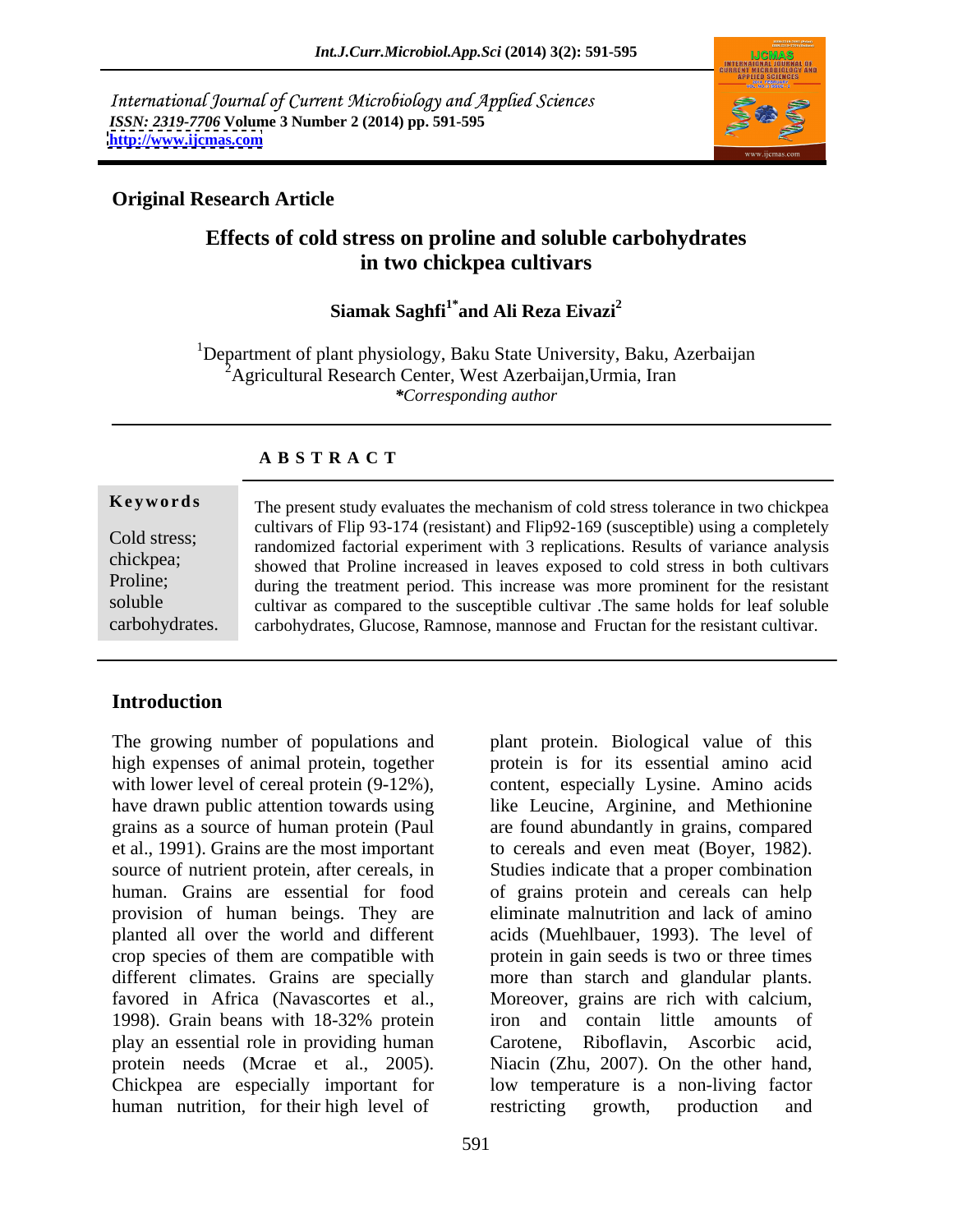dispersion of plants. Most plants are mormal situations, doesn't reduce exposed to temperature changes, including temperature reduces biosynthesis activity of plants and prevents their natural physiological processes and may cause

concentration and prevent water loss due to cold stress (Mcvicar et al., 2005). Increase in freezing tolerance during cold compatibility period is due to storage of soluble sugar in plants (Miguelezfrade et al., 2005). Glucose, Fructose, Ramnose, Mannose, Raffinose, Fructanare some common soluble carbohydrates in the seeds of chickpea were planted in prepared process of tolerance to cold in organic pots in a growth chamber at  $22^{\circ}$  C. In the plants. In addition to preserving osmotic 4-leaf stage, half of the pots were pressure inside the cells, these sugars, transferred to a similar growth chamber through binding to two-layer lipid with  $3^\circ$  C. The samples were gathered on membrane, protect cellular membrane from damages arising from water loss, freezing and phosphorylation of lipid membranes (Yuanyuan et al., 2009). In other words, any increase in accumulation 0.2g leaf tissue was rubbed in 3.3% of soluble sugars in the cell, promotes membrane stability against cold. homogenies were then passed through a Membrane stability is a prerequisite for filter paper. The extract was centrifuged making a cell resistant to freezing.  $\frac{1}{2}$  for  $\frac{1}{2}$  min at  $4^{\circ}$  C in the 4000rpm

Another effect of soluble sugars is their makes plants survive in low temperatures.

cyclical and seasonal changes, in their compatibility path to cold decreases plant range of natural growth habits, which may sensitivity to sugar accumulation and restrict their respiration, photosynthesis doesn't prevent photosynthetic activity. and growth (Dubois et al., 1956). Low This prolongs the process of cellular permanent damages leading finally to tolerance to higher levels of cold stress death (Galiba et al., 1994). Therefore, (Maller et al., 2002). Therefore, measuring effects of cold stress on plant life are Proline and soluble carbohydrates of the studiedand attempts are directed towards leaves during cold treatment period is of increasing tolerance to cold in important high importance for identifying their roles crop plants. An important feature of in cold tolerance. The present study plants in stress conditions is the increase investigates physiological responses of of carbohydrate accumulation. two chickpea cultivars Flip 93-174 Carbohydrates increase inter-cellular (susceptible to cold) to short-term cold normal situations, doesn't reduce photosynthetic activity. Thus, activation of senescence and cell death (Owies et al., 2004). On the other side, increase in Proline accumulation leads to increase (resistant to cold) and Flip 92-169 stress and the effectiveness of Proline and soluble carbohydrates in invoking tolerance to cold stress in chickpea.

# **Materials and Methods**

Growth conditions and cold treatment: 10 days 2, 4, and 7.

## **Measurement of Proline**

acting as a nutritional substance which hydrine and 2 ml glacial ascetic acid were The point is that, accumulation of sugars and was kept in water bath for about an in cold conditions, unlike what occurs in hour. 4 ml Toluene was added to each tube Sulfosalicylic 10 ml and the resulting for 10 min at 4° C in the 4000rpm centrifuge machine (2000\*g). The upper part was removed and 2 ml reagent nine added to 2 ml extracts in capped test tubes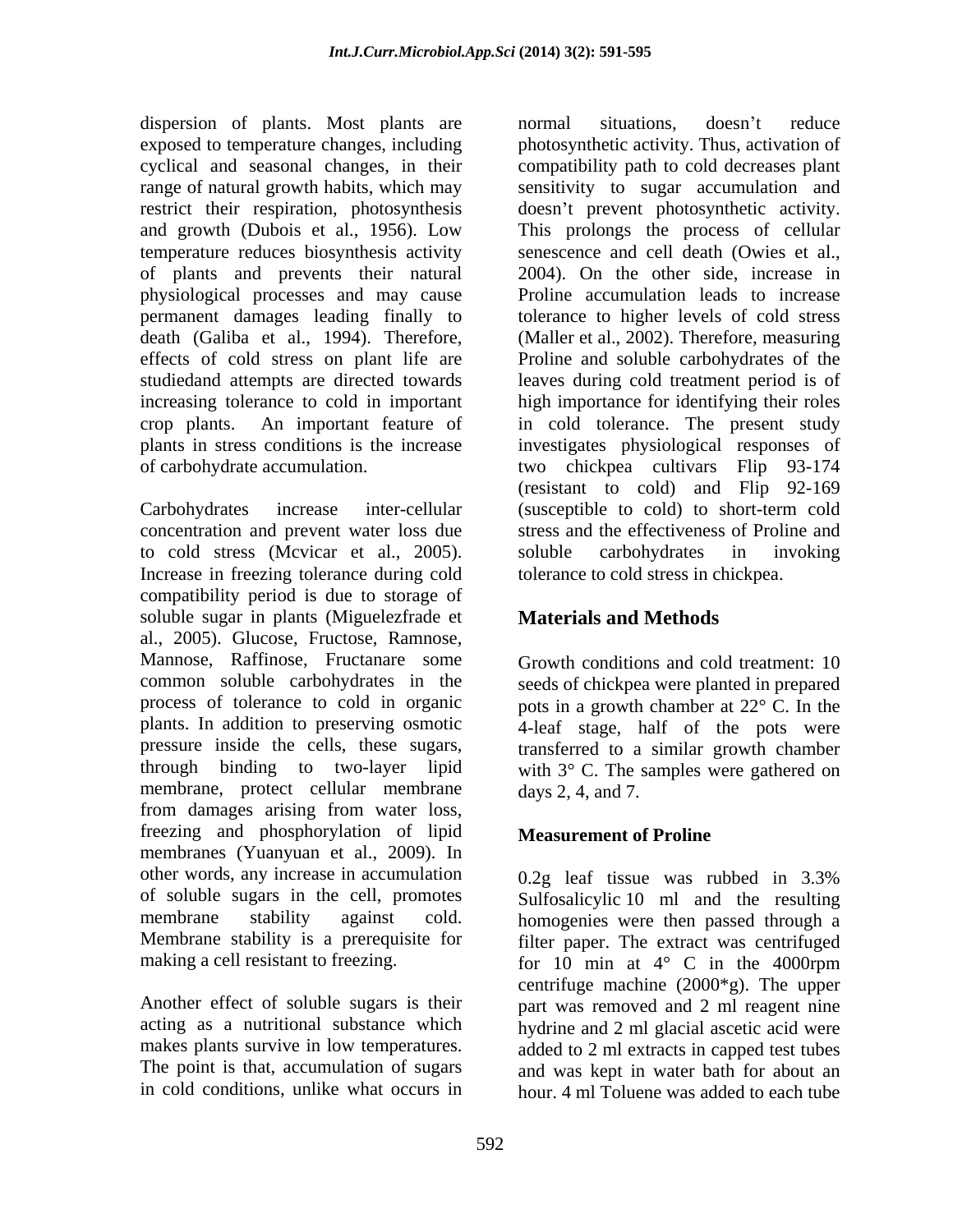and mixed completely. When two separate **Results and Discussion** phases were formed, the upper phase of Toluene containing Proline amino acid (Ozdemir and Karadavut, 2003).

0.2 g of the sample was rubbed by 2 ml phosphate sodium buffer (PH=7). The resulting homogenies were centrifuged for 20 min in 10000 rpm (13000\*g). Then, the color was stabilized, it was kept for 10- 15 min at 27-30° C to measure Ramnose, Glucose and mannose. Sample attractions

0.2 g frozen tissue was rubbed by 3 µl of phosphate sodium buffer 50 µl and the resulting homogenies were passed through a filter paper. 1ml of the solution was 70% Sulfuric acid. It was, then, kept in water bath 100° C for 7.5 min. after cooling, sample attractions were read at a wavelength 625nm (Mcvicar, et al., 2005).

# **Statistical methods of the analysis**

Data were examined using a factorial experiment with a completely randomized plot with three replications by the use of Minitab14 software. The first factor was two cultivars of chickpea (Flip 93-174, Flip 92-169), the second factor was cold treatment at two levels  $(3-22)$ °C) and the sum and the sum and the sum and the sum contribute the cultivar was  $62\%$  and maximum level of third factor was sampling time at three levels (days 2, 4 , and 7) after transference to cold growth chamber at 3° C.

# **Results and Discussion**

was read at a wavelength of 520 nm **Measurement of foliar soluble**  Ramnose, Mannose and Fructan. The level **carbohydrates** of Proline during cold treatment period 10µl of the supernatant was taken and 174) and the highest level of accumulation 990µl distilled water was added to it. After observed on day 7 of sampling was three were read at 480, 485, 490 nm to 0.8, 2.6, and 3.1 respectively. But the wavelengths (Galiba, 1994). level of Proline accumulation on day 7 **Measurement of Fructan** 92-169 cultivar (Fig1). Results of variance analysis showed that the two cultivars under study were significant at 1% considering Proline and foliar soluble carbohydrates, Glucose, shows linear increase in the susceptible cultivar of chickpea (Flip 92-169). Also, increasing the period of cold treatment leads to linear increase of the level of Proline in the resistant cultivar (Flip 93 times more than the control plants. The level of Proline in the resistant cultivar (Flip 93-174) on days 2, 4, and 7 increased to 0.8, 2.6, and 3.1 respectively. But the was more in Flip 93-174 cultivar than Flip 92-169 cultivar (Fig1).

mixed with 5ml of Anthrone 0.02% in period and their nigh maintenance up to Evaluation of the level of Glucose, Ramnose and Mannose in Flip 92-169 cultivar shows a sudden increase of these sugars at the beginning of the cold stress period and their high maintenance up to day 6, which decreases on day 7. It is assumed that increasing the period of stress treatment in the susceptible cultivar (Flip 92-169) and decreasing chlorophyll ad energy requirement, the plant provide sits needed energy by using the stored sugar (10). However, increasing the period of stress treatment in the resistant cultivar (Flip 93-174) leads to linear increase of Glucose, Ramnose, and Mannose.Any increase in the period leads to increase the level of Fructan in both cultivars. But, maximum level of Frucatn accumulation on day 7 of sampling in the susceptible cultivar was 62% and maximum level of Fructan accumulation on day 4 of sampling in the resistant cultivar was 43%, compared to control plants (Fig2).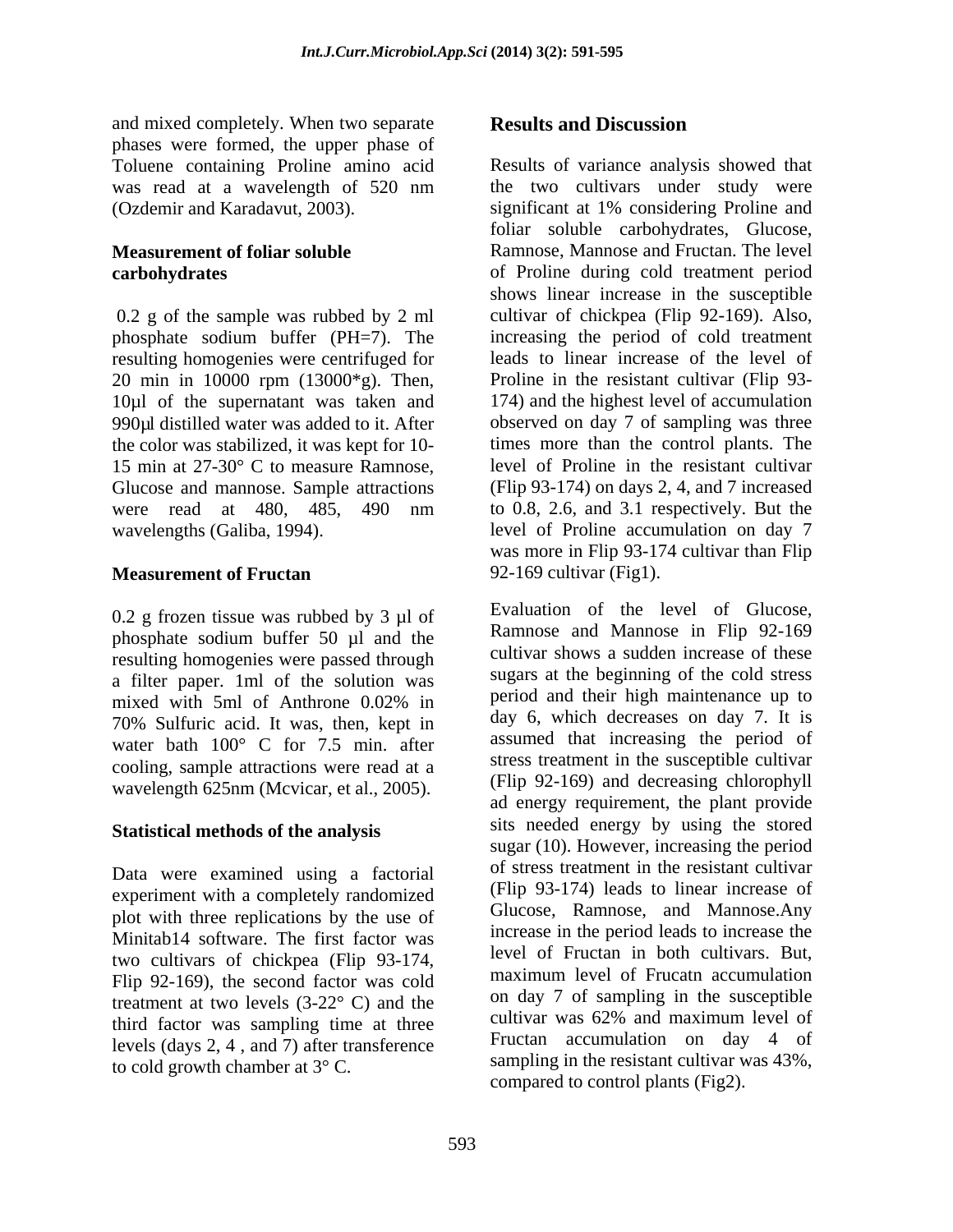



**Fig.2** Effect of cold stress on soluble carbohydrates levels in both tolerant and sensitive cultivars of chickpea



- environment //Science. 218. 1982.p  $.443-448.$  2005.p.84-86.
- and Smith, F. Colorimetric method for determination of sugars and related
- Galiba, G. In vitro adaptation for drought chickpea. 2005.<br>and cold hardiness in wheat// Plant Miguelezfrade, M. M and J. B. and cold hardiness in wheat// Plant Breeding Reviews, 1994.p.115- 162.
- **References** Mcrae, F. J., D. W. Mccaffry and P. W. Boyer, J. S., Plant productivity and guide. State of south wales. NSW Matthews. Wintre crop variety sowing guide. State of south wales. NSW Department of Primary Industries. 2005.p.84-86.
- Dubois, M., Hamilton, J. K., Rebes, P. A. Mcvicar, R., S. Hartley and D. Goodwillie.<br>and Smith F. Colorimetric method for Chickpea in Saskachewan. substrates//Analytical Chemistry, http:// www. Agr. Gov. Sk. Ca/ docs/ 28.1956.p.350-356. crops/ pulses/ production- information/ Mcvicar, R.,S. Hartley and D. Goodwillie. Chickpea in Saskachewan. Saskachewan Agriculture and food. chickpea. 2005.
	- Miguelezfrade, M. M and J. B. Valenciano. Effect of sowing density